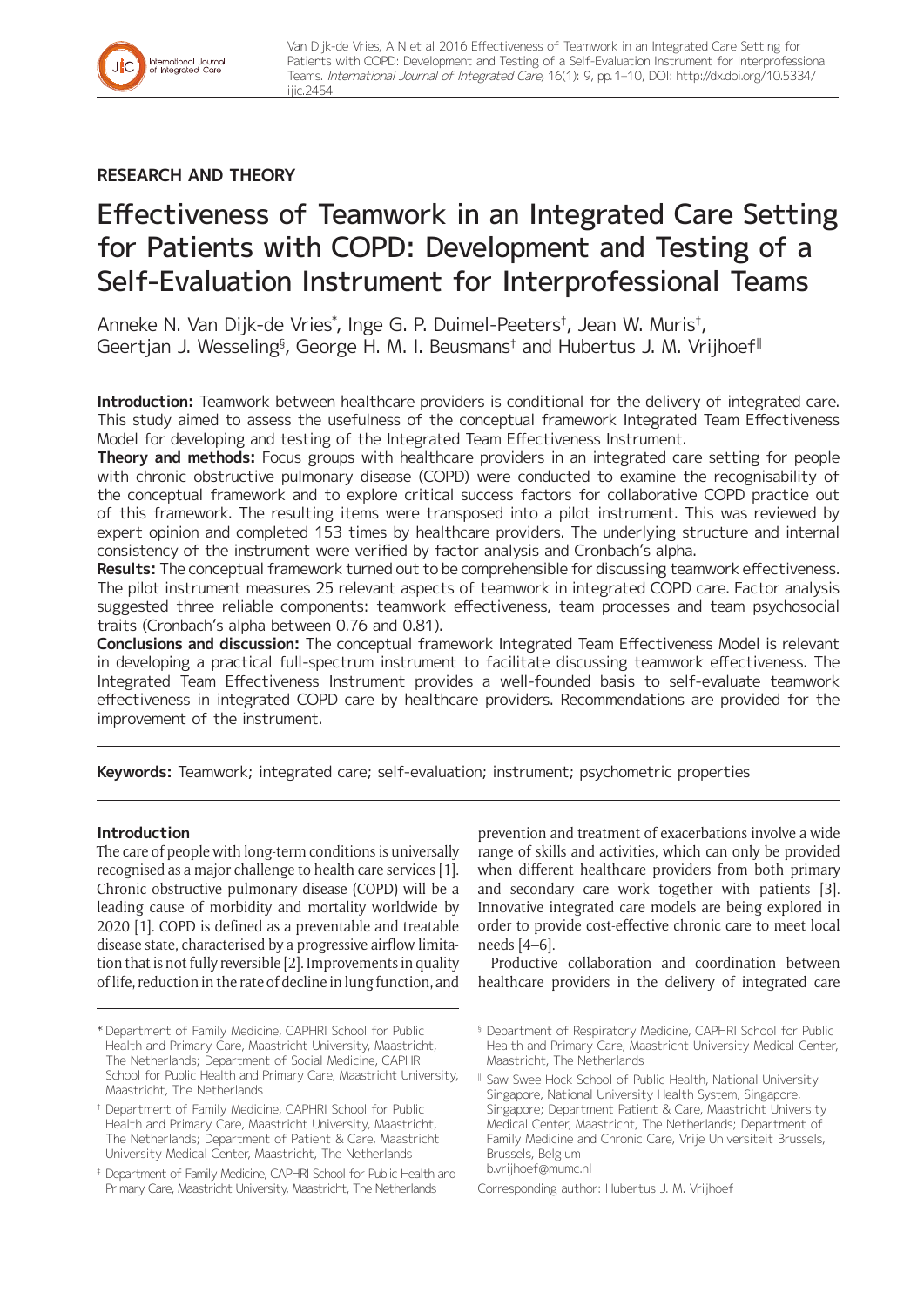have become essential requirements for the provision of high-quality care [5–7]. To deliver high-quality, evidence-based chronic care to those patients at greater risk, the presence of a multidisciplinary team was found to be associated with more comprehensive service provision [8–9].

For healthcare providers to work as a team, it is not enough to put them together and expect that they will automatically know how to work collaboratively [10–12]. Economic and historical political factors may affect the effectiveness of multidisciplinary teamwork as well as the interprofessional nature of the healthcare team [13–14]. Therefore, team effectiveness is a complex and multifaceted construct. Literature reviews and available instruments show the numerous dimensions and aspects of teamwork effectiveness, indicating the careful process of selecting an instrument to measure team effectiveness [11–13–15–18].

As indicated by Reeves et al. [17], among various models outlining the key elements that contribute to team effectiveness (i.e. how well a team functions), only the Integrated Team Effectiveness Model 'has acknowledged the wider systems factors on teamwork' (p. 50). Furthermore, according to Integrated Team Effectiveness Model, the effectiveness of a healthcare team depends on the determinants of the following domains: the sociopolitical context in which the team exists, the organisational context in which the team is doing its work, the task design, the team process and the psychosocial traits of the team. Integrated Team Effectiveness Model is an integrated framework that can be tailored to specific types of teams and settings [19]. As such, Integrated Team Effectiveness Model possesses important features when focussing on integrated care, as is the case in the current study.

This article outlines the process in developing and pilot testing a new instrument, the Integrated Teamwork Effectiveness Instrument, designed to measure healthcare team professional members' perception of working collaboratively. This study aimed: (1) to assess the usefulness of the Integrated Team Effectiveness Model for developing a valid and practical instrument for self-evaluation of teamwork effectiveness by professionals and (2) to assess the content validity of Integrated Teamwork Effectiveness Instrument in measuring the perceived effectiveness of healthcare professionals working together in the care for people with COPD in the Maastricht region, the Netherlands.

## **Theory and methods**

### **Theoretical background**

In discussing the differences in how professional teams work, Reeves et al. made a distinction between teamwork, collaboration, coordination and networking [17]. They view teamwork as the most focussed form with high levels of interdependence, integration and shared responsibility. The other three approaches are increasingly broader activities with reducing levels of interdependence and so on. Notwithstanding the tentative nature of this typology,

'it begins to indicate how different types of interprofessional teamwork can be considered contingent on the nature of responding to local need' [17, p. 45]. Interprofessional teams in health and social care come into existence to ensure that professions can complete a care task, or a combination of tasks, that they could not achieve so effectively on their own [17].

Interprofessional teams vary in how well they function. In their summary of factors influencing team effectiveness, Reeves et al. pointed out that of models indicating factors that may influence team effectiveness, Integrated Team Effectiveness Model is the only framework considering factors at the systems level in addition to factors at the practice level and the organisational level [17].

Integrated Team Effectiveness Model is based on an extensive literature review [19] and uses Cohen and Bailey's [20] team typology and team effectiveness model as a starting point for conceptualising healthcare team effectiveness. According to Cohen and Bailey, a multidisciplinary team can be defined as 'a collection of individuals who are independent in their tasks, who share responsibility for outcomes, who see themselves and who are seen by others as an intact social entity embedded in one or more larger social systems and who manage their relationships across organisational boundaries' [20]. Consequently, 'teamwork' is the product of interactions between healthcare professionals in a team.

Integrated Team Effectiveness Model depicts the complex interactions between task design, team processes, team psychosocial traits and team outcomes. Task design includes the type of team (e.g. project management and care delivery), task features (e.g. interdependence and autonomy), team composition (e.g. size and discipline) and organisational context (e.g. rewards and supervision). Task design factors can be manipulated by managers to improve team effectiveness. Team processes (e.g. communication and conflicts) are distinguished from team psychosocial traits (e.g. norms and shared mental modes). Both processes and traits are group-level phenomena that are influenced by task design and that can directly influence team outcomes; in addition, team processes and traits interact with each other. Task design can influence outcomes directly or indirectly [19]. Furthermore, the factors grouped under task design, team processed and team psychosocial traits play out on practice or team level, organisational level, and systems level and together determine the effectiveness of the teamwork [17].

Integrated Team Effectiveness Model distinguishes between objective and subjective outcomes. Objective outcomes include measurable improvements in patient outcomes (e.g. functional status and satisfaction), organisational outcomes (e.g. efficiency and costs) and staff behaviour (e.g. absenteeism and prescribing patterns). Subjective outcomes are attitudinal aspects of team effectiveness (e.g. team members' perception of their teams' effectiveness). All domains of Integrated Team Effectiveness Model are broad conceptual groupings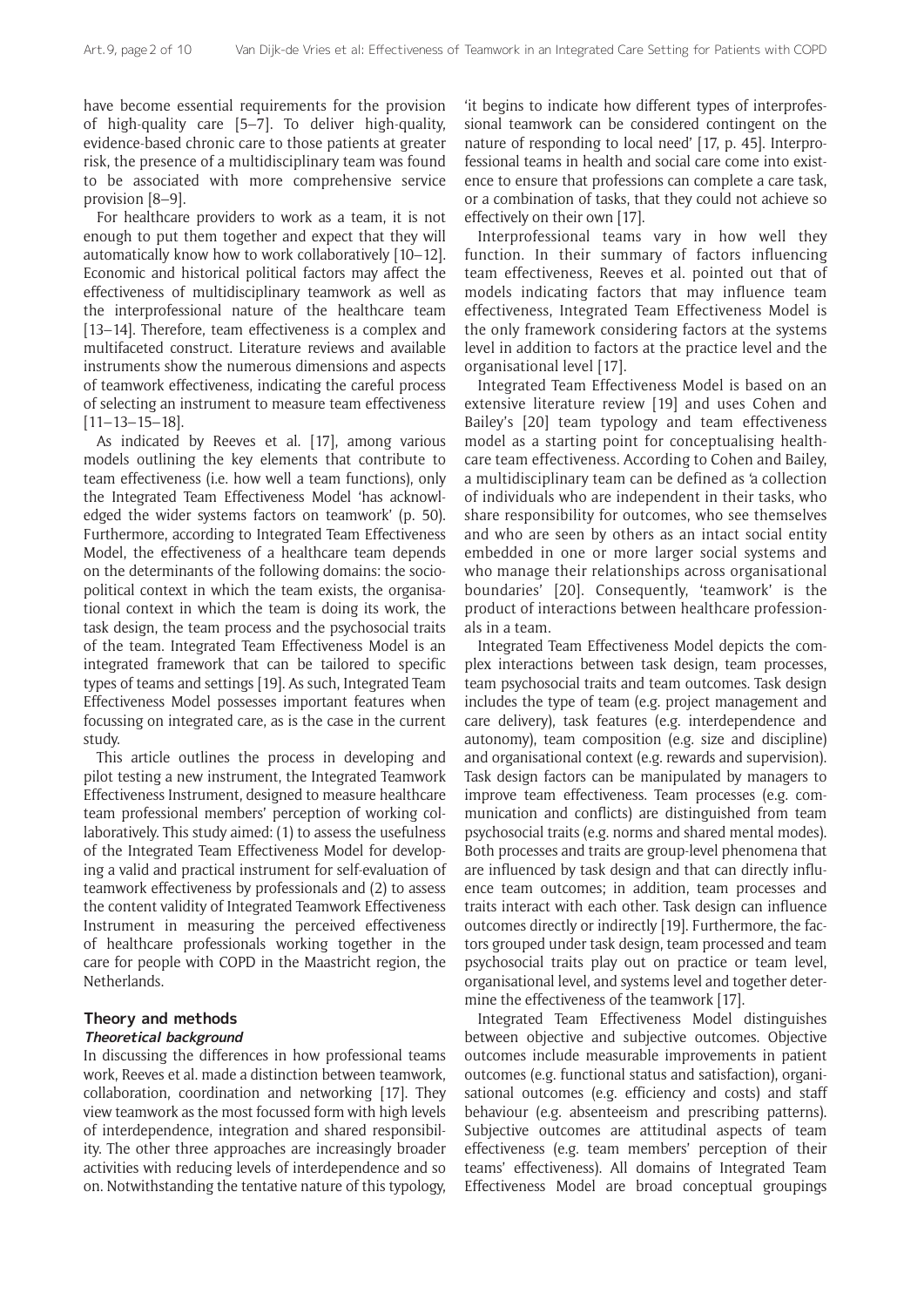that identify the essential indicators of team effectiveness in health care [19]. Distinguishing between objective (whether the goals of the team are achieved) and subjective outcomes (whether the team in itself works well together) is important considering that for the delivery of integrated care the formation of teams is still work in progress.

Notwithstanding the attractiveness of Integrated Team Effectiveness Model as a conceptual framework to the field of integrated care, it has not yet been translated into an instrument to be used by healthcare professionals to self-evaluate the effectiveness of their teamwork.

## **Study setting**

The integrated care setting for COPD patients in the Maastricht region includes one university hospital and 82 general practitioners working in 60 general practices. The multidisciplinary collaboration turned out to be a relevant issue for all COPD healthcare providers because a bundled payment system has been rolled out for COPD care in the Maastricht region. In brief, a bundled payment makes it possible for different elements of COPD care to be purchased, delivered and billed as a single product of service [21]. The services to be included have been described in a disease-specific healthcare standard. The development of the instrument was undertaken during the implementation phase of the bundled payment for COPD care; hence, the level of collaborative practice was variable between general practices. Nevertheless, participants were already familiar with the concepts of integrated care owing to a bundled payment for diabetes mellitus type 2 [21], joint consultations between the general practitioners and pulmonologists [22] and a chronic care programme for patients with asthma or COPD [23].

### **Sample and procedure**

The study was conducted in two phases. In phase 1 Integrated Team Effectiveness Model was applied to integrated COPD care and translated into a teamwork evaluation instrument. Phase 2 included an exploratory factor analysis for psychometric testing of the instrument.

#### Phase 1 – Instrument development

**Domain Integrated Team** 

Conducting focus groups was the first step of instrument development [24, 25]. The purposes of the focus groups were to examine the recognisability of Integrated Team Effectiveness Model and to explore all critical success

**Question**

factors for collaborative COPD practice based on this framework. Open-ended questions that covered the domains of Integrated Team Effectiveness Model [19] were used to initiate the conversation (see **Table 1**). A random sample of 26 general practitioners in the Maastricht region was invited to participate in the study. Due to perceived differences between collaborative practice in solo and groups practices [26], two focus groups met separately: general practitioners from solo and duo practices (*n* = 7) and general practitioners working in group practices (*n* = 4). Three out of four practice nurses, already involved in COPD care, volunteered to participate in a focus group. The focus group of respiratory nurse specialists consisted of four out of six participants. During the research project, one pulmonologist was involved in integrated care delivery, crossing the borders of primary and secondary care. This specialist was interviewed individually. All discussions were audio taped and transcribed verbatim.

Following the focus groups, an analysis was carried out about primary indicators to be included in the instrument. Key stages followed were: familiarisation with the data, managing the data, mapping and interpretation [25]. The analysis was discussed among all members of the research team. In doing so, the generated topics in the concept instrument were compared with two literature reviews about teamwork to ensure that the items indicate determinants of effective collaborative practice [12, 13]. Member check was accomplished by a multidisciplinary expert panel of COPD healthcare providers  $(n = 8)$ . These healthcare providers were involved in the focus groups. The expert panel was asked to review the instrument; specifically, it was requested to analyse whether the items covered all the important areas and if the wording of the items was succinct. The panel also considered the practical use of the instrument. The feasibility of the instrument was verified by a pretest in one COPD team. This enabled the leading author to attend the teamwork evaluation dialogue guided by the instrument.

The Integrated Teamwork Effectiveness Instrument is oriented towards the healthcare providers' perception of team-work effectiveness. For this reason, the indicators from the focus groups were reformulated into statements with answer choices on a 4-point Likert scale (ranging from strongly disagree to strongly agree). The items were phrased both positively and negatively. If a particular item did not apply, one could choose the answer

| <b>Effectiveness Model</b> |                                                                                                                                                                                                                |
|----------------------------|----------------------------------------------------------------------------------------------------------------------------------------------------------------------------------------------------------------|
| Team effectiveness         | What will effective teamwork in COPD care bring in and how can we measure that?                                                                                                                                |
| Organisational context     | How do you define an organisational context with incentives for effective teamwork in COPD care?                                                                                                               |
| Task design                | How do you define your role in the COPD team?                                                                                                                                                                  |
| Team processes             | How do you define basic criteria for an effective team process considering the following key<br>words: communication, collaboration, coordination, conflict, leadership, decision-making and<br>participation? |
| Team psychosocial traits   | What characteristics are required in a COPD team to be involved in the team and how important is that?                                                                                                         |

**Table 1:** Items focus groups.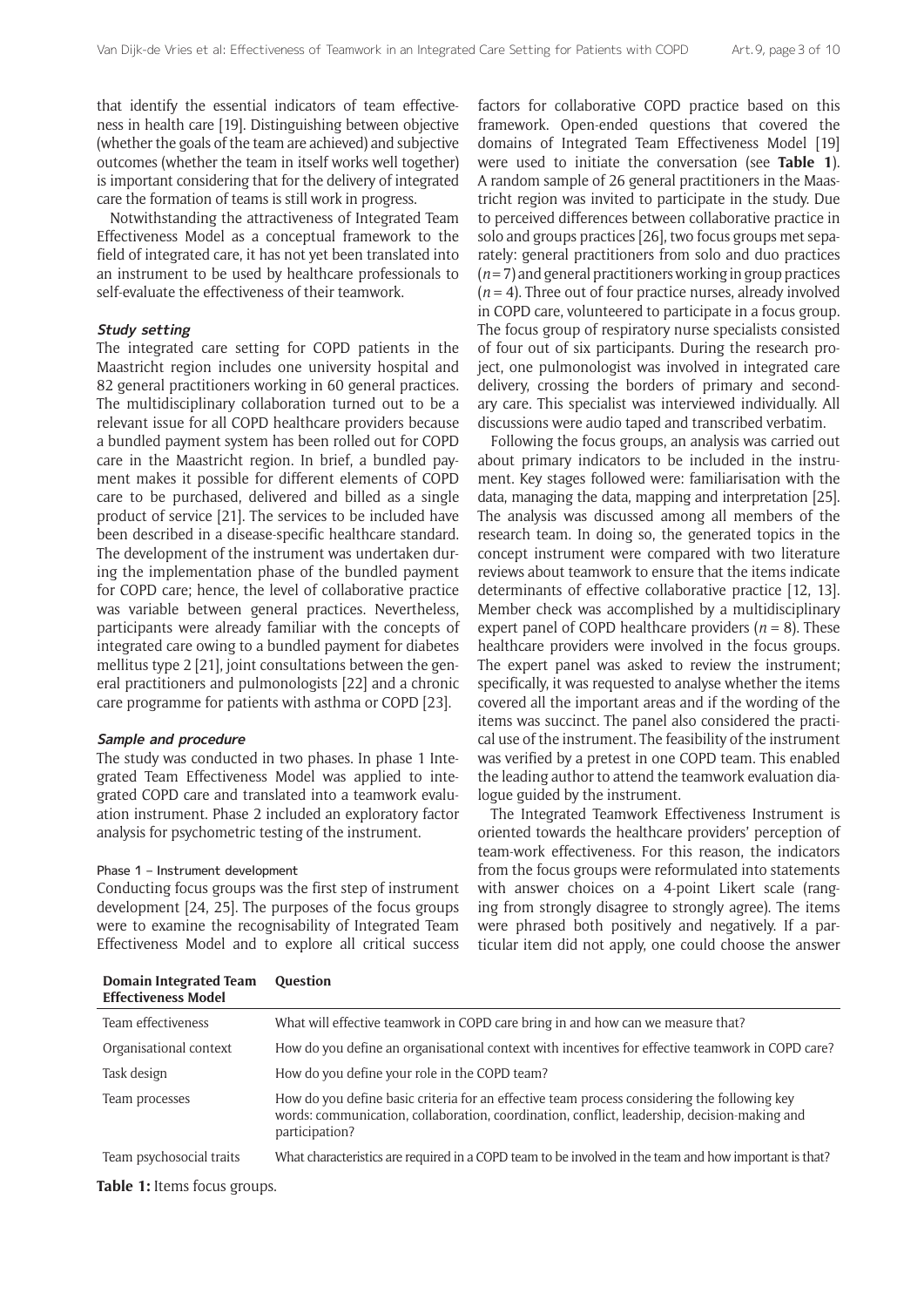'not applicable'. For facilitating discussion, respondents pointed out relevant issues for their team ('important to discuss in our team: yes/no' – for every particular item). Teams were asked about their ability to use the instrument without the presence of an outside consultant.

#### Phase 2 – Psychometric evaluation

Initial psychometric evaluation of the Integrated Teamwork Effectiveness Instrument included an exploratory factor analysis using the method of principal components [27]. The aim was to reduce data to a smaller set of components and to compare these dimensions with the underlying conceptual framework. In order to conduct a statistically meaningful factor analysis, it was aimed to include minimal 125 respondents to reach five subjects for 25 items [27].

First, all COPD practice nurses ( $n = 28$ ; with exception of those in the team of the initial testing in phase 1) in the Maastricht region were requested to invite their COPD team for a teamwork self-assessment dialogue. They received the instrument with instructions by email. The team dialogue took place in the presence of at least a general practitioner and a practice nurse. Dependent on the level of teamwork in the general practice, practices nurses invited the nurse specialist, physiotherapist and/ or dietician. The pulmonologist would complete the questionnaire, but for practical reasons he was not expected to attend all the team meetings during the pilot study.

To maximise the response and to enable psychometric testing of the instrument, individual core members of the COPD team (i.e. general practitioner, practice nurse, pulmonologist and respiratory nurse) were invited to complete the questionnaire without discussing it within their teams. Healthcare providers were requested to complete the questionnaire for the team(s) they were involved in.

## **Data analysis**

Data were analysed using SPPS version 15.0 (SPSS Inc., Chicago, IL). Given that the Integrated Team Effectiveness Model suggested different factors of team effectiveness to be dependent, a factor analysis with oblique rotation was applied to the 25 items. Tests of sampling adequacy (Kaiser–Meyer–Olkin (KMO)) and multicollinearity (Bartlett test of sphericity *p* < 0.05) were undertaken to check that the scale items were appropriate for factor analysis. The answer option 'not applicable' was treated as missing value. Pairwise deletion procedure was used to avoid extensive loss of responses due to single-item missing values. In total, there were 150 missing values. The number of missing cases on each variable is small relative to the sample size (1–20 missing values per variable, mean 6.0, ±6.1). Under listwise deletion technique, the sample size would have been  $n = 91$ .

The number of factors was assessed by Horn's parallel analysis, which selects the factors that are greater than random [27]. Individual items were evaluated for inclusion or exclusion based on correlations, factor loading (greater than 0.35 [27, 28]) and the logical interpretability of the item in relation to the extracted factor. For each scale emerging from the factor analysis, internal consistency

using Cronbach's alpha coefficients was calculated. A Cronbach's alpha score of 0.7 or higher is usually regarded as indicative of acceptable reliability [27, 28].

## **Results**

## **Phase 1 – Instrument development**

The focus group members were able to translate every domain of Integrated Team Effectiveness Model into their daily practice. Each discipline stressed specific issues. The main differences between healthcare professionals relate to their scope of practice or their collaborative experience in COPD care. The indicators listed in **Table 2** are the primary themes of teamwork effectiveness elicited by the interviews.

An expert panel of eight COPD healthcare professionals (three general practitioners, one pulmonologist, two practice nurses and two respiratory nurses) considered the instrument to be a useful and relevant checklist for discussing team effectiveness. They added one item about keeping an overall perspective of the person in addition to his/her COPD. The test panel was a COPD team including a general practitioner, practice nurse, two dieticians and two physiotherapists. They came to agreements about how to improve the registration and communication process. Their feedback led to revised procedures concerning the instrument. The final pilot instrument consisted of 25 items concerning organisational context, task design, team process, team psychosocial traits and team effectiveness. The word 'team' was found confusing for healthcare providers because: 1) they work in different 'teams' for different types of COPD patients and 2) they work on a (physical) distance of each other in various teams. For this reason it was decided to replace the word 'team' with 'collaborative' (in Dutch: samenwerkingsverband) to point out a group of healthcare providers that have a shared responsibility for the delivery of care to a population of patients with COPD.

## **Phase 2 – Psychometric evaluation**

Out of the 28 teams involving practice nurses, five of them organised a team evaluation meeting. These five teams brought in 21 questionnaires. In the second phase of data collection, 140 questionnaires were returned. Eight health-care providers did not complete the questionnaire (more than half of the items were missing) as they stated to lack experience working in the COPD team. The pulmonologist and three respiratory nurses only evaluated the COPD teams they were involved in (respectively 27 and 29 of 55 COPD teams). Eight practice nurses were working for two general practices. They evaluated the collaboration within these COPD teams separately. The final sample consisted of 153 questionnaires completed by 93 COPD healthcare providers (**Table 3**).

## **Factor analysis**

First, a factor analysis with oblique rotation was applied to the 25 items. For the total data set, KMO was equal to 0.81 and the Bartlett test was statistically significant (*p* < 0.001). It was decided to exclude one item (item 15) describing the effectiveness of team meetings. This item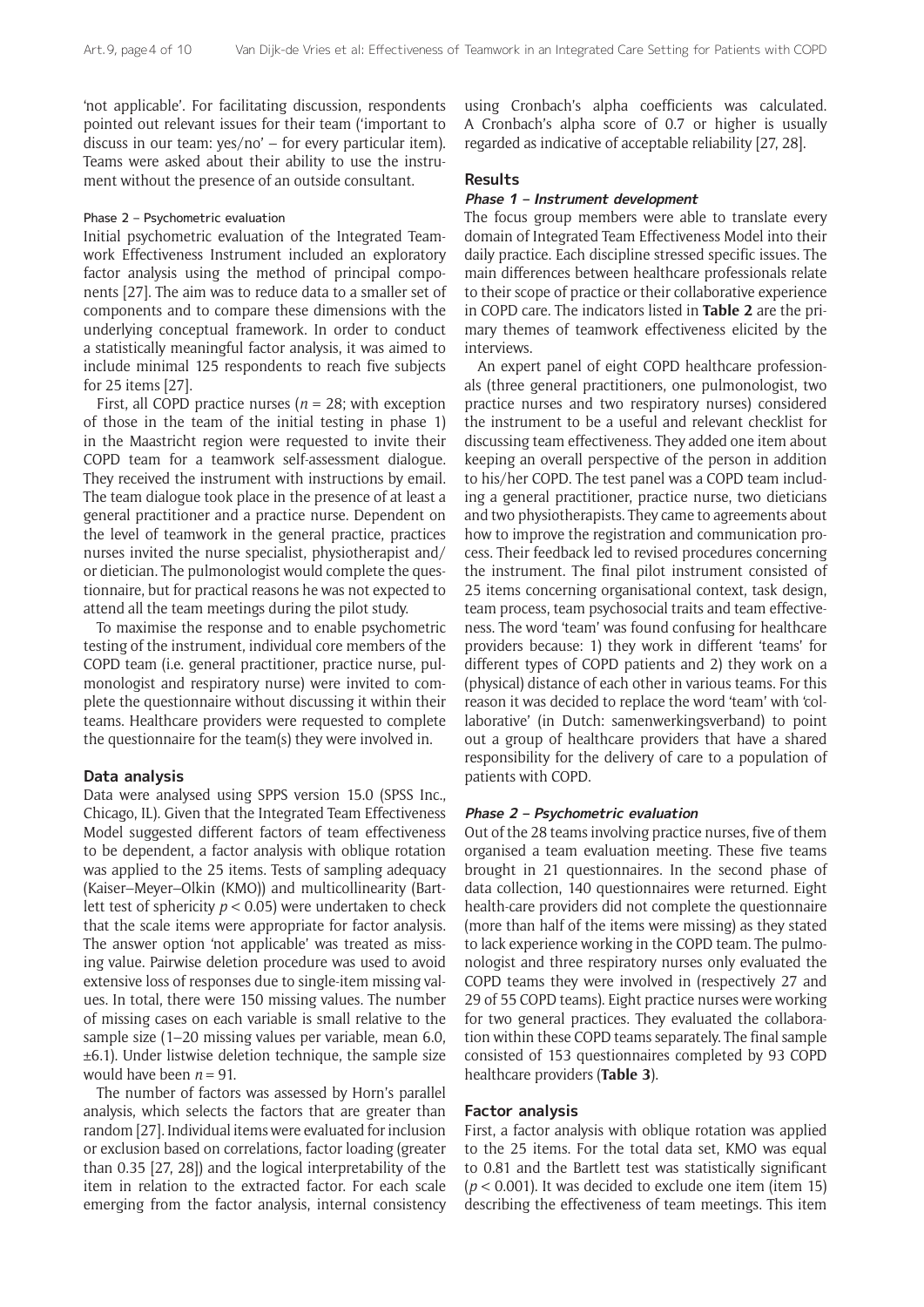| Domain Integrated Team Effectiveness Focus groups |  |
|---------------------------------------------------|--|
| Model                                             |  |

| <b>Organisational context</b>   |                                                                                                                                                                                   |  |
|---------------------------------|-----------------------------------------------------------------------------------------------------------------------------------------------------------------------------------|--|
| Goals/standard                  | The collaborative practice aims to improve patients' quality of life                                                                                                              |  |
| Structure/characteristics       | Clarity about structure and agreements of collaborative practice<br>No competition among team members                                                                             |  |
| Rewards/supervision             | Team members are accessible for consultation                                                                                                                                      |  |
| <b>Training Environment</b>     | There are adequate training opportunities                                                                                                                                         |  |
| Resources                       | The availability of time and work places                                                                                                                                          |  |
| <b>Information System</b>       | The information system is functioning and add relevant data                                                                                                                       |  |
| <b>Task design</b>              |                                                                                                                                                                                   |  |
| Interdependence                 | Team members are interdependent to deliver quality of care                                                                                                                        |  |
| Autonomy                        | The input of every team member is valued                                                                                                                                          |  |
| Clarity of rules and procedures | In general, the team will follow the care protocols.                                                                                                                              |  |
| <b>Team process</b>             |                                                                                                                                                                                   |  |
| Communication                   | Relevant patient data are exchanged<br>Team meetings are effective                                                                                                                |  |
| Coordination                    | Communication contributes to continuity of care                                                                                                                                   |  |
| Decision-making                 | A decision to be off track will be discussed within the team                                                                                                                      |  |
| Participation                   | Team members give priority to team meetings                                                                                                                                       |  |
| Conflict                        | Open communication is valued                                                                                                                                                      |  |
| Team psychosocial traits        |                                                                                                                                                                                   |  |
| Cohesion                        | Personal involvement in a COPD team                                                                                                                                               |  |
| <b>Norms</b>                    | Mutual respect and trust between team members                                                                                                                                     |  |
| <b>Team effectiveness</b>       |                                                                                                                                                                                   |  |
| Objective outcomes              |                                                                                                                                                                                   |  |
| Patient                         | Several indicators (e.g. exacerbation and quality of life) which are not only a<br>determinant of teamwork                                                                        |  |
|                                 | Patient drop-out                                                                                                                                                                  |  |
| Subjective outcomes             | Patients know their primary contact person                                                                                                                                        |  |
| Perceived team effectiveness    | Satisfaction about the joint contribution to patients' quality of life<br>The care is patient-centred, not only disease specific<br>The team has an overview about their patients |  |

**Table 2:** Integrated Team Effectiveness Model applied to integrated care for people with COPD.

| <b>Discipline</b>    | Number of respondents Response rate (%) |           | <b>Number of questionnaires</b> |
|----------------------|-----------------------------------------|-----------|---------------------------------|
| General practitioner | 53                                      | 65        | 53                              |
| Practice nurse       | 32                                      | 71        | 40                              |
| Pulmonologist        |                                         | 100       | 27                              |
| Respiratory nurse    | 3                                       | 60        | 29                              |
| Dietician            | 3                                       | <b>NA</b> | 3                               |
| Physiotherapist      | 1                                       | <b>NA</b> |                                 |
| Total                | 93                                      | NА        | 153                             |

**Table 3:** Number of invited healthcare providers, response rate and number of returned questionnaires.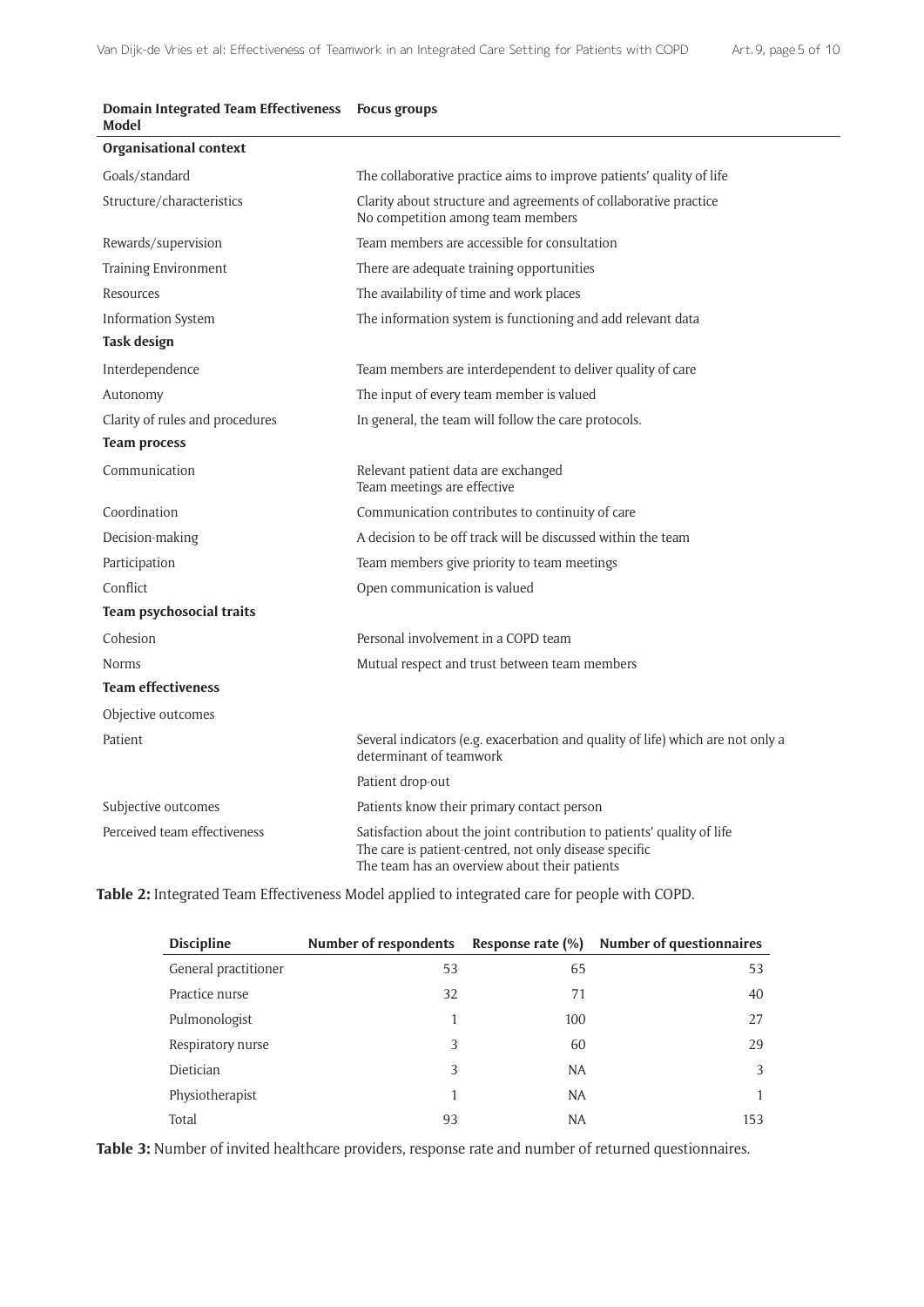did not correlate with any other variable (*r* < 0.3) and the majority of p values were greater than 0.05. The item limited the interpretability of the underlying constructs and the reliability of the scales. Twenty-four items were left to be used in the factor analysis. The results are reported in **Table 4**. The average communality was  $0.46$  ( $\pm$  0.10, range: 0.25–0.62).

The factor analysis identified a 24-item questionnaire with three components of team effectiveness. The eigenvalues for the three components were 7.21, 2.06 and 1.68, respectively. These components explained 46% of the variance (30.06, 8.60 and 7.01, respectively). The first subscale measures different aspects of perceived team effectiveness. The second subscale involves in essence aspects

|      |       |                                                                                   | Component |                |         |
|------|-------|-----------------------------------------------------------------------------------|-----------|----------------|---------|
| Item | $Cs*$ |                                                                                   | 1         | $\overline{2}$ | 3       |
|      |       | Component 1                                                                       |           |                |         |
|      |       | In our COPD                                                                       |           |                |         |
| 4    |       | 0.51  the electronic system for sharing data contributes to our teamwork          | 0.75      | $-0.01$        | $-0.20$ |
| 24   |       | 0.45  The drop out of COPD patients is low                                        | 0.67      | 0.01           | $-0.02$ |
| 25   |       | 0.44  we not only focus on the disease but keep an overall picture of the patient | 0.63      | $-0.21$        | 0.17    |
| 23   |       | 0.39  we have a better overview of our COPD patients due to our teamwork          | 0.55      | 0.00           | 0.17    |
| 22   |       | 0.42  patients know their personal contact point                                  | 0.51      | 0.25           | 0.07    |
| 13   |       | 0.52  we are providing patient data which are relevant for team members           | 0.47      | 0.27           | $-0.05$ |
| 21   |       | 0.62  I feel that we jointly are doing a good job in meeting patients' care needs | 0.45      | 0.21           | 0.41    |
| 9    |       | 0.25  there are adequate opportunities to increase our knowledge about COPD       | 0.34      | 0.20           | 0.13    |
|      |       | Cronbach's alpha = $0.80$ (7 or 8 items)                                          |           |                |         |
|      |       | <b>Component 2</b>                                                                |           |                |         |
|      |       | In our COPD-team                                                                  |           |                |         |
| 5    |       | 0.59  there is not enough available time for each other                           | $-0.11$   | 0.81           | $-0.21$ |
| 2    |       | 0.54  the different roles and responsibilities needs to be more clearly defined   | $-0.02$   | 0.72           | 0.06    |
| 7    |       | 0.54  the consultation function of team members needs to be more accessible       | 0.14      | 0.68           | 0.01    |
| 16   |       | 0.29  we need more communication to provide continuity of care                    | 0.31      | 0.56           | $-0.17$ |
| 14   |       | 0.42  team meetings are easily cancelled                                          | $-0.17$   | 0.55           | 0.30    |
| 10   |       | 0.40  we accomplish each other (vision, knowledge and skills)                     | 0.21      | 0.41           | 0.23    |
| 12   | 0.48  | reasons to deviate from protocol are discussed                                    | 0.33      | 0.38           | 0.25    |
|      |       | Cronbach's alpha = 0.76 (7 items)                                                 |           |                |         |
|      |       | Component 3                                                                       |           |                |         |
|      |       | In our COPD team                                                                  |           |                |         |
| 18   |       | 0.64  team members feel that they are valued and respected                        | 0.14      | $-0.20$        | 0.78    |
| 17   |       | 0.51  I know I can rely on the expertise of my team members                       | 0.03      | 0.07           | 0.68    |
| 8    |       | 0.30  competition interfered with my collaborative work                           | 0.01      | $-0.10$        | 0.56    |
| 19   |       | 0.52  our communication is characterised by openness                              | 0.37      | $-0.08$        | 0.54    |
| 6    |       | 0.29  a need for proper work rooms is impeding our team functioning               | $-0.27$   | 0.12           | 0.52    |
| 1    |       | 0.45 we are working towards a common purpose                                      | 0.29      | 0.03           | 0.51    |
| 20   | 0.36  | I consider myself as a member of this team                                        | $-0.01$   | 0.30           | 0.45    |
| 11   |       | 0.54  members of the team feel that their expertise is fully utilised             | 0.32      | 0.33           | 0.38    |
| 3    |       | 0.52  we have well understood work agreements                                     | 0.30      | 0.34           | 0.37    |
|      |       | Cronbach's alpha = $0.81$ (9 items)                                               |           |                |         |

**Table 4:** Communalities, component loadings of the PCA and Cronbach's alpha.

The numbers in bold reflect a loading of items on either component 1, 2 or 3, where the factor loading is =>0.35. Cs\*: communalities.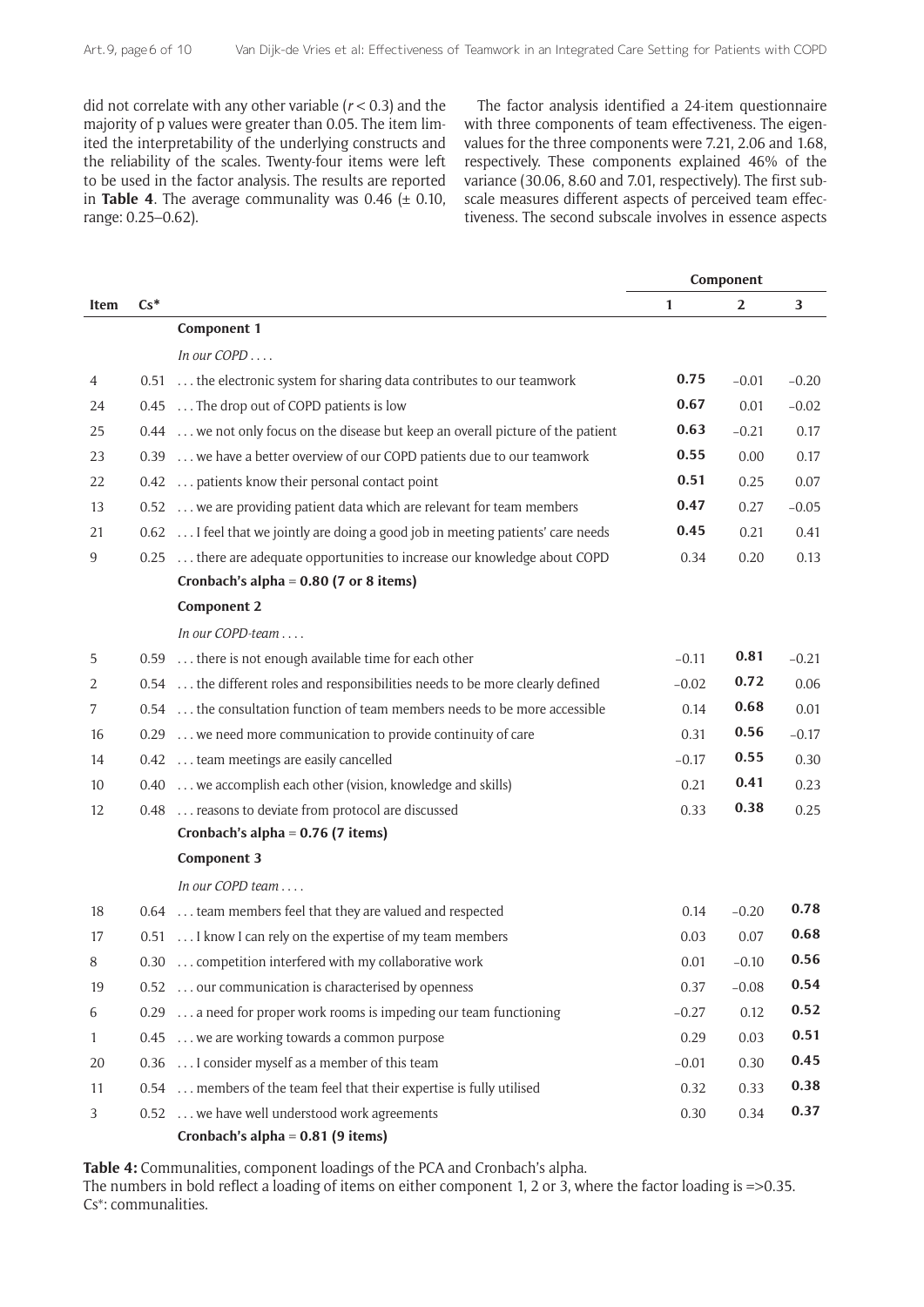of the team process. The third subscale mainly contains items of the teams' psychosocial traits.

As we used a minimum cut-off of 0.35, item 9 about increasing knowledge did not sufficiently load on a component. Item 21, 'I feel that we jointly are doing a good job in meeting patients' care needs', measures team effectiveness (0.45) and team psychosocial traits (0.41). Item 19, 'our communication is characterised by openness', is loading on team psychosocial traits (0.54) as well as team effectiveness (0.37). Cronbach's alpha for the three components was 0.80, 0.76 and 0.81, respectively. The internal consistency of component 3 increased from Cronbach's alpha =  $0.81$  to alpha =  $0.82$  by deletion of item 6.

## **Discussion**

The conceptual framework Integrated Team Effectiveness Model was found to be relevant in developing a practical full-spectrum instrument to self-evaluate teamwork effectiveness. Healthcare providers recognised the domains of Integrated Team Effectiveness Model and were able to apply them into their daily practice, although the adoption of multidisciplinary teamwork in COPD care was in its infancy during the study. The Integrated Teamwork Effectiveness Instrument provides a well-founded basis for discussing the effectiveness of teamwork in integrated care for people with COPD. Integrated Teamwork Effectiveness Instrument counts 24 items and 3 complementary subscales of team effectiveness with acceptable coefficients of reliability (Cronbach's alpha ranging from 0.76 to 0.81). The sub-scales correspond to the following domains of Integrated Team Effectiveness Model: team effectiveness, team process and teams' psychosocial traits. Due to the resentation of the statements (to what extent something affects teamwork), the subscales apparently are comprised of the items with regard to the organisational context and task design.

We purposefully chose Integrated Team Effectiveness Model to develop and test an instrument that facilitates discussion within a multidisciplinary team about the conditions and effectiveness of their teamwork. Integrated Team Effectiveness Model includes factors that influence team function and the ability of teams to perform effectively by obtaining clearly defined measures to questions at the practice, organisational and systems level [19]. Especially in the field of integrated care, this broad perspective seems highly relevant. Furthermore, Integrated Team Effectiveness Model dis-tinguishes between objective (whether the goals of the team are achieved) and subjective outcomes (whether the team in itself works well together). This is of relevance considering that for the delivery of integrated care the formation of teams is work in progress [19]. Nonetheless the attractiveness of Integrated Team Effectiveness Model, it is not exhaustive and may therefore miss out on factors or their interrelatedness in influencing team effectiveness. More research to test the (comparative) power of Integrated Team Effectiveness Model to explain team effectiveness is however needed. In the mean time, the present study has shed new light on the value of Integrated Team Effectiveness Model for healthcare professionals in self-evaluating their

team effectiveness in the delivery of integrated care for people with COPD.

Although the teamwork assessment instrument was developed and tested for validity using mixed methods, this study encountered some methodological limitations. Integrated Team Effectiveness Model assumes that all factors contri-bute to team effectiveness. Nevertheless, there may be different levels of influence. The instrument is not able to assess factors individually or to grade the overall level of effectiveness of teamwork. We believe all items identified by healthcare professionals are important for teamwork. Therefore, each item (except for item 15 'the effectiveness of our team meetings is not sufficient' due to statistical limitations) was included in the factor analysis in spite of low communalities. What is critical here is not the communality coefficient per se, but rather the extent to which the item plays a role in the interpretation of the factor.

In general, items that do not have a factor loading above 0.40 should be dropped from a scale and the instrument [28]. In the current study, the factor analysis aimed to sustain the usefulness of Integrated Team Effectiveness Model for developing a well-founded instrument. The purpose of the developed instrument was to provide a structured basis for a team discussion. For these reasons, a factor loading of 0.35 was regarded as being sufficient; thereby excluding item 9, 'there are adequate opportunities to increase our knowledge about COPD'. This item does not directly relate to teamwork but rather is an indicator of the organisational context. We suggest reformulation of this item in 'opportunities to increase our mutual knowledge about COPD' in order to improve the connection with teamwork effectiveness.

The wording of other items also needs further improvements. Item 15, 'the effectiveness of our team meetings is not sufficient', is too vague. Based on the statistical analysis and interpretation, two questions are ambiguous as they are loading on different components. For item 21, 'I feel that we jointly are doing a good job in meeting patients' care needs', the reason of loading on the team's psychosocial traits might be the emphasis on 'jointly' that refers to a shared ambition. The double loading of item 19, 'our communication is characterised by openness' could be explained by the broad (Dutch) formulation.

Broad formulations were needed as the sociopolitical context in which COPD teams existed was in a state of flux; the memberships of both core and peripheral COPD teams were variable during this study. The focus groups were organised prior to the introduction of the bundled payment for COPD. This implied that changes in the task design domain were about to occur. For example, it was planned for practice nurses to take over certain tasks from respiratory nurses. If the interviews would have been held after the introduction phase, the interviews might have been more focussed, for example, about the collaboration between practice nurses and respiratory nurses. Furthermore, COPD teams were intensifying their cooperation with dieticians and physiotherapists. The contribution of these professions in developing the instrument would have been also valuable, though they were already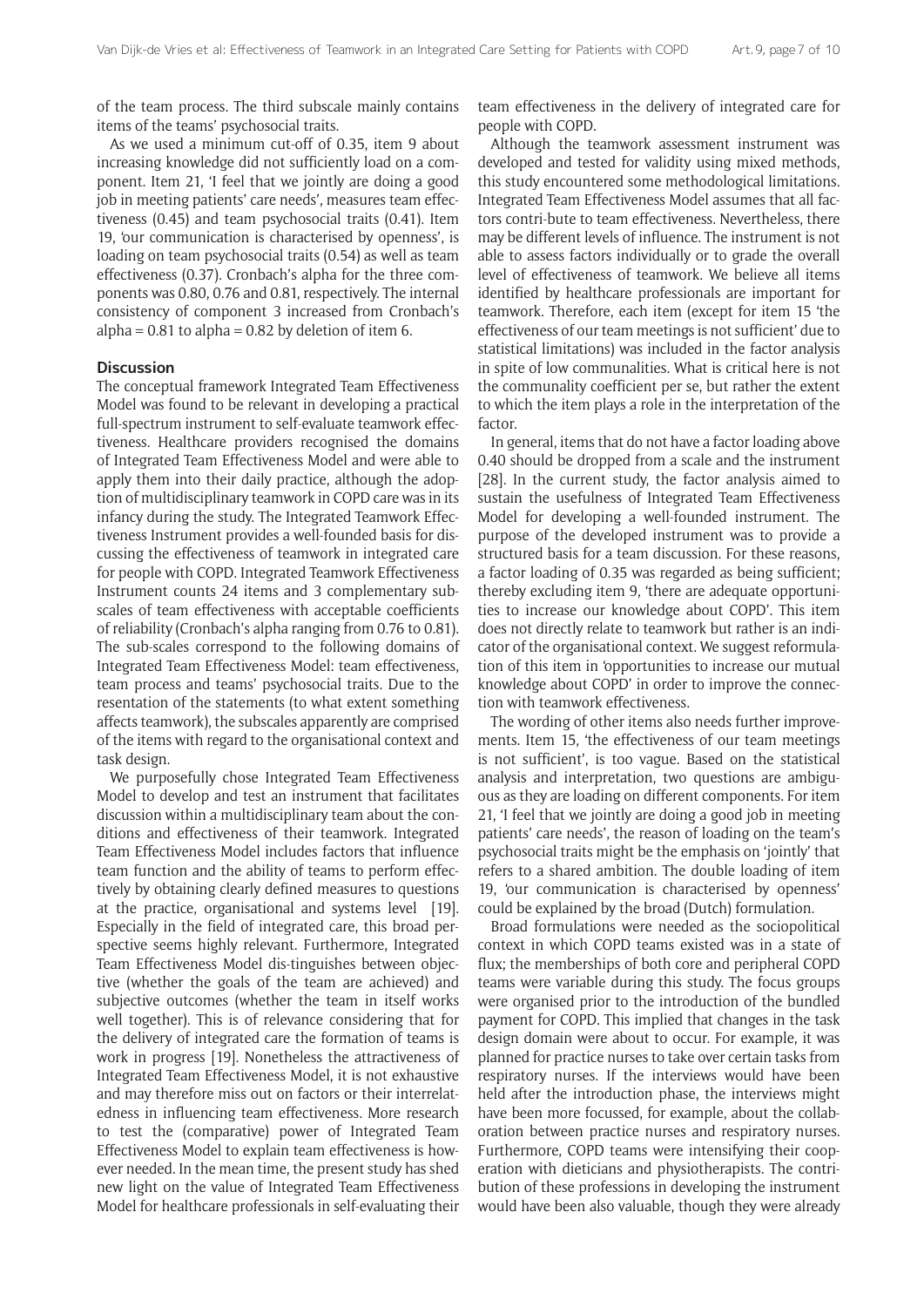able to apply the instrument to their practice. Thus, not only the perspective and experiences of healthcare providers determined the content of the teamwork instrument but also the broader context. This underlines the impact of the sociopolitical context with regard to team-work effectiveness [13, 14, 17].

In developing the Integrated Teamwork Effectiveness Instrument we generated the items and performed a confirmatory factor analysis in daily practice. For the latter, the sample size of this study was slightly below the recommended number of 200 independent observations. Furthermore, additional testing is necessary to assess other psychometric properties of the Integrated Teamwork Effectiveness Instrument including convergent, discriminant and criterion-related validity [24].

In this study, only the perspectives of the healthcare professionals were examined. As such, the instrument offered a starting point for a team performance interview with all healthcare providers involved. Customers of services delivered by a team (i.e. patients) should also participate in the assessment of teamwork effectiveness [16]. Existing instruments for the assessment of teamwork by patients exist in different healthcare and long-term care settings (e.g. [29]), whereas within the field of integrated care such assessment is, if performed at all, often limited to one or a handful of items as part of a more comprehensive instrument (e.g. PACIC [30]). Use of the Integrated Teamwork Effectiveness Instrument may be followed by the development, validation and use of an instrument for patients. Notwithstanding the importance of the patient as being a member of the team, an improvement of coordination and teamwork between pro-fessionals might already benefit the degree to which health care is experienced as coherent and connected and con-sistent with the patient's needs and personal context [31].

The Integrated Teamwork Effectiveness Instrument assumes not to be an exhaustive numeration of determinants that affects teamwork effectiveness in COPD care, but it provides team members an instrument for a systematic self-evaluation and a basis for discussions about teamwork. This instrument was developed in the Dutch healthcare setting of integrated COPD care. We believe other teams in the Netherlands and other countries can further test the Integrated Teamwork Effectiveness Instrument. However, the instrument itself may need some contextual adaptation before being tested in other countries. In doing so, this study can serve as a resource to adapt the Integrated Teamwork Effectiveness Instrument.

Although the checklist is positively evaluated by the expert panel, this study did not examine the actual use of the instrument in practice. Due to the timing of the second phase of this study (the bundled payment was just introduced), practice nurses were not ready for coordinating an evaluation of teamwork. Therefore, the key factors for successful implementation and the contribution as well as the responsiveness of Integrated Teamwork Effectiveness Instrument with regard to the improvement of teamwork effectiveness need further research. Feedback about team

effectiveness may improve the motivation of team members and energises them for higher performance [16].

A better understanding and measuring of teamwork effectiveness is relevant for collaborative practice. In this study, the Integrated Teamwork Effectiveness Instrument was developed by using the Integrated Team Effectiveness Model. This theoretical model was found applicable to the experiences of healthcare professionals in COPD care. A practical assessment instrument that evaluates teamwork effectiveness could be derived from interviews based on the Integrated Team Effectiveness Model. Healthcare professionals perceived Integrated Teamwork Effectiveness Instrument as a helpful instrument to assess their collaborative practice and to structure a dialogue about teamwork. The factor analysis identified three reliable subscales of team effectiveness, which corresponded to domains of Integrated Team Effectiveness Model. This study indicated that the healthcare providers' perspective on the effectiveness of their teamwork could be translated into a well-founded teamwork assessment instrument.

## **Competing Interests**

The authors declare that they have no competing interests.

## **Acknowledgements**

We would like to thank Cooperative VGZ and Maastricht University Medical Center for their financial support to conduct this study and all participating healthcare providers for their input.

## **Reviewers**

**Birthe Dinesen**, Associate professor, PhD, Master in Political Science, Department of Health Science and Technology, Faculty of Medicine, Aalborg University, Denmark.

**Nina Szczygiel**, PhD, Assistant Professor, University of Aveiro, Department of Economics, Management, Industrial Engineering and Tourism, Portugal.

One anonymous reviewer.

#### **References**

- 1. **Global Burden of Disease 2013 Collaborators.** Global, regional, and national incidence, prevalence, and years lived with disability for 301 acute and chronic diseases in 188 countries, 1990–2013: a systematic analysis for the Global Burden of Disease Study 2013. *Lancet*. 2015; 386: 743–800. DOI: [http://](http://dx.doi.org/10.1016/S0140-6736(15)60692-4) [dx.doi.org/10.1016/S0140-6736\(15\)60692-4](http://dx.doi.org/10.1016/S0140-6736(15)60692-4)
- 2. **Celli, BR.** Update on the management of COPD. *Chest*. 2008; 133: 1451–62. DOI: [http://dx.doi.](http://dx.doi.org/10.1378/chest.07-2061) [org/10.1378/chest.07-2061](http://dx.doi.org/10.1378/chest.07-2061)
- 3. **Wesseling, GJ** and **Vrijhoef, HJM.** Acute exacerbations of COPD: recommendations for integrated care. Expert Review of Respiratory Medicine. 2008; 2(4): 489–94. DOI: [http://dx.doi.](http://dx.doi.org/10.1586/17476348.2.4.489) [org/10.1586/17476348.2.4.489](http://dx.doi.org/10.1586/17476348.2.4.489)
- 4. **Kruis, AL, Smidt, N, Assendelft, WJ, Gussekloo, J, Boland, MR, Rutten-van Mölken M,** et al. Integrated disease management interventions for patients with chronic obstructive pulmonary disease. *Cochrane*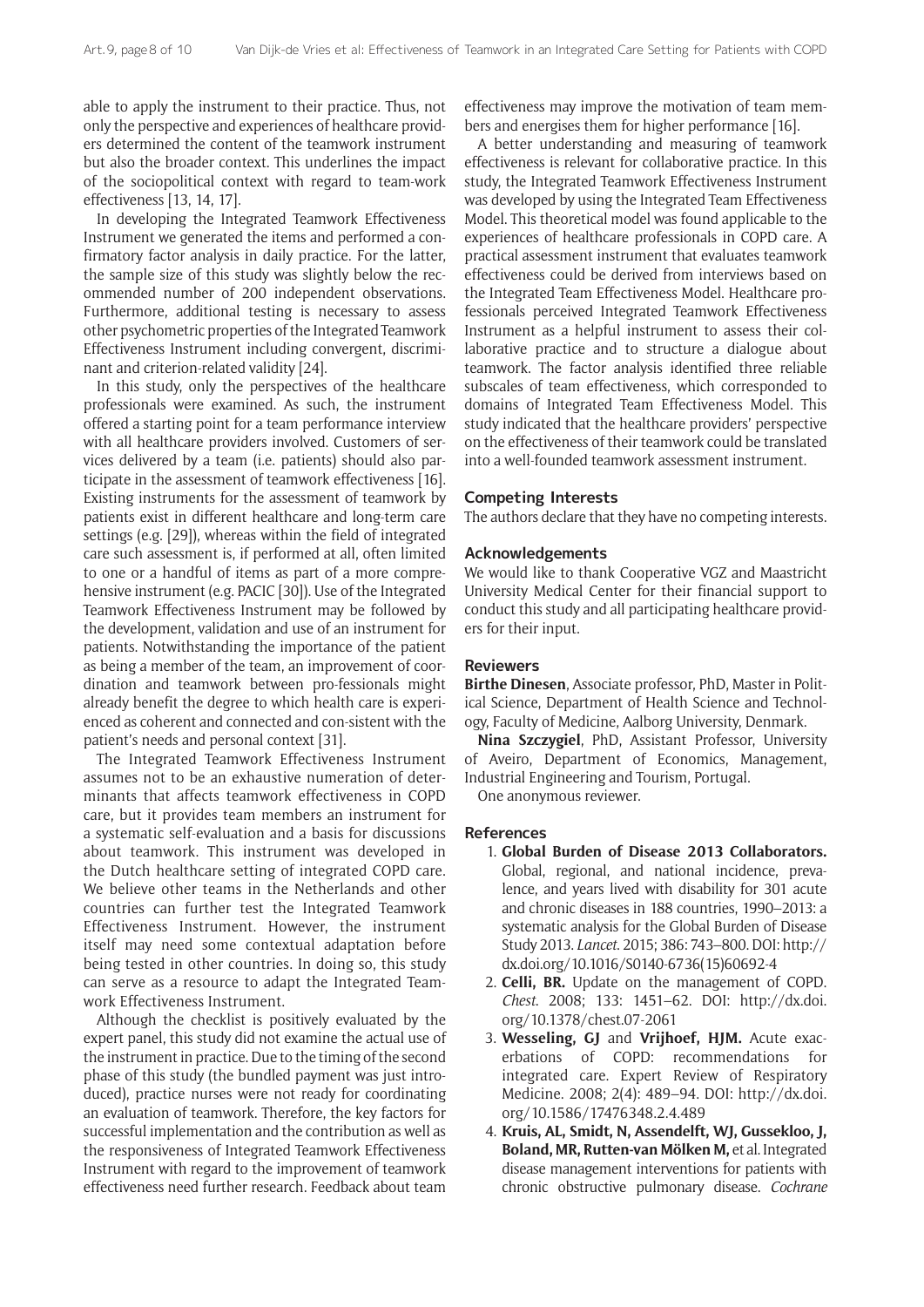*Database Systematic Reviews*. 2013; 10: CD009437. DOI: [http://dx.doi.org/10.1002/14651858.CD009437.](http://dx.doi.org/10.1002/14651858.CD009437.pub2) [pub2](http://dx.doi.org/10.1002/14651858.CD009437.pub2)

- 5. **Nolte, E, Knai, C, Hofmarcher, M, Conklin, A, Erler, A, Elissen, A,** et al. Overcoming fragmentation in health care: chronic care in Austria, Germany and the Netherlands. *Health Economics. Policy and Law*. 2012; 7: 125–46. DOI: [http://dx.doi.org/10.1017/](http://dx.doi.org/10.1017/S1744133111000338) [S1744133111000338](http://dx.doi.org/10.1017/S1744133111000338)
- 6. **Martyn, H** and **Davis, K.** Care coordination for people with complex care needs in the U.S.: a policy analysis. *International Journal of Care Coordination*. 2014; 17: 93–8. DOI: [http://dx.doi.](http://dx.doi.org/10.1177/2053434514559721) [org/10.1177/2053434514559721](http://dx.doi.org/10.1177/2053434514559721)
- 7. **Plochg, T** and **Klazinga, NS.** Community-based integrated care: myth or must? *International Journal for Quality in Health-care*. 2002; 14: 91–101. DOI: [http://dx.doi.org/10.1093/oxfordjournals.intqhc.](http://dx.doi.org/10.1093/oxfordjournals.intqhc.a002606) [a002606](http://dx.doi.org/10.1093/oxfordjournals.intqhc.a002606)
- 8. **Ouwens, M, Wollersheim, H, Hermens, R, Hulscher, M** and **Grol, R.** Integrated care programmes for chronically ill patients: a review of systematic reviews. *International Journal for Quality in Healthcare*. 2005; 17: 141–6. DOI: [http://dx.doi.](http://dx.doi.org/10.1093/intqhc/mzi016) [org/10.1093/intqhc/mzi016](http://dx.doi.org/10.1093/intqhc/mzi016)
- 9. **Pinnock, H, Huby, G, Tierney, A, Hamilton, A, Powell, A, Kielmann, T,** et al. Is multidisciplinary teamwork the key? A qualitative study of the development of respiratory services in the UK. *Journal of the Royal Society of Medicine*. 2009; 102: 378–90. DOI:<http://dx.doi.org/10.1258/jrsm.2009.080356>
- 10. **Hogg, W, Lemelin, J, Dahrouge, S, Liddy, C, Armstrong, CD, Legault, F,** et al. Randomized controlled trial of anticipatory and preventive multidisciplinary team care. *Canadian Family Physician*. 2009; 55: e76–85.
- 11. **Atwal, A** and **Caldwell, K.** Do multidisciplinary integrated pathways improve interprofessional collaboration? *Scandinavian Journal of Caring Sciences*. 2002; 16: 360–7. DOI: [http://dx.doi.](http://dx.doi.org/10.1046/j.1471-6712.2002.00101.x) [org/10.1046/j.1471-6712.2002.00101.x](http://dx.doi.org/10.1046/j.1471-6712.2002.00101.x)
- 12. **San Martín-Rodríguez, L, Beaulieu, M, D'Amour, D** and **Ferrada-Videla, M.** The determinants of successful collaboration: a review of theoretical and empirical studies. *Journal of Interprofessional Care*. 2005; 19: 132–47. DOI: [http://dx.doi.](http://dx.doi.org/10.1080/13561820500082677) [org/10.1080/13561820500082677](http://dx.doi.org/10.1080/13561820500082677)
- 13. **Canadian Health Services Research Foundation (CHSRF).** Teamwork in healthcare: promoting effective teamwork in health-care in Canada. Ottawa: CHSRF. 2006. Available from: [http://www.cfhi-fcass.](http://www.cfhi-fcass.ca/migrated/pdf/teamwork-synthesis-report_e.pdf) [ca/migrated/pdf/teamwork-synthesis-report\\_e.pdf](http://www.cfhi-fcass.ca/migrated/pdf/teamwork-synthesis-report_e.pdf)  [cited 24 November 2015].
- 14. **Heinemann, GD** and **Zeiss, AM.** Team performance in healthcare. Assessment and development. New York: Kluwer Academic/Plenum Publishers; 2002. DOI:<http://dx.doi.org/10.1007/978-1-4615-0581-5>
- 15. **Jansen, L.** Collaborative and interdisciplinary healthcare teams: ready or not? *Journal of Professional*

*Nursing*. 2008; 24: 218–27. DOI: [http://dx.doi.](http://dx.doi.org/10.1016/j.profnurs.2007.06.013) [org/10.1016/j.profnurs.2007.06.013](http://dx.doi.org/10.1016/j.profnurs.2007.06.013)

- 16. **Singh, AK** and **Muncherji, N.** Team effectiveness and its measurement: a framework. *Global Business Review*. 2007; 8: 119–33. DOI: [http://dx.doi.](http://dx.doi.org/10.1177/097215090600800108) [org/10.1177/097215090600800108](http://dx.doi.org/10.1177/097215090600800108)
- 17. **Reeves, S, Lewin, S, Espin, S** and **Zwarenstein, M.** Interprofessional teamwork for health and social Care. Partnership working in action. Oxford, United Kingdom: Blackwell Publishing Ltd; 2010. DOI: <http://dx.doi.org/10.1002/9781444325027>
- 18. **Brennan, SE, Bosch, M, Buchan, H** and **Green, SE.** Measuring team factors thought to influence the success of quality improvement in primary care: a systematic review of instruments. *Implementation Science*. 2013; 8: 20. DOI: [http://dx.doi.org/](http://dx.doi.org/10.1186/1748-5908-8-20) [10.1186/1748-5908-8-20](http://dx.doi.org/10.1186/1748-5908-8-20)
- 19. **Lemieux-Charles, L** and **McGuire, W.** What do we know about healthcare team effectiveness? A review of the literature. *Medical Care Research and Review*. 2006; 63: 263–300. DOI: [http://dx.doi.](http://dx.doi.org/10.1177/1077558706287003) [org/10.1177/1077558706287003](http://dx.doi.org/10.1177/1077558706287003)
- 20. **Cohen, SG** and **Bailey, DR.** What makes teams work: group effectiveness research from the shop floor to the executive suite. *Journal of Management*. 1997; 23: 238–90. DOI: [http://dx.doi.](http://dx.doi.org/10.1177/014920639702300303) [org/10.1177/014920639702300303](http://dx.doi.org/10.1177/014920639702300303)
- 21. **De Bakker, DH, Struijs, JN, Baan, CB, Raams, J, De Wildt, J-E, Vrijhoef, HJM,** et al. Early results from adoption of bundled payment for diabetes care in the Netherlands show improvement in care coordination. *Health Affairs*. 2012; 31: 426–33. DOI: <http://dx.doi.org/10.1377/hlthaff.2011.0912>
- 22. **Schulpen, GJC, Vierhout, WPM, Van der Heijde, DM, Landewé, RB, Winkens, RA** and **Van der Linden, S.** Joint consultation of general practitioner and rheumatologist: does it matter? *Annals of Rheumatic Diseases*. 2003; 62: 159–61. DOI: [http://](http://dx.doi.org/10.1136/ard.62.2.159) [dx.doi.org/10.1136/ard.62.2.159](http://dx.doi.org/10.1136/ard.62.2.159)
- 23. **Steuten, L, Vrijhoef, B, Van Merode, F, Wesseling, GJ** and **Spreeuwenberg, C.** Evaluation of a regional disease management programme for patients with asthma and COPD. *International Journal for Quality in Healthcare*. 2006; 18: 429–36. DOI: [http://dx.doi.](http://dx.doi.org/10.1093/intqhc/mzl052) [org/10.1093/intqhc/mzl052](http://dx.doi.org/10.1093/intqhc/mzl052)
- 24. **Hinkin, TR.** A brief tutorial on the development of measures for use in survey questionnaires. *Organisational Research Methods*. 1998; 1: 104–21. DOI: [http://dx.doi.org/10.1177/1094428198](http://dx.doi.org/10.1177/109442819800100106) [00100106](http://dx.doi.org/10.1177/109442819800100106)
- 25. **Rabiee, F.** Focus-group interview and data analysis. *Proceedings of the Nutrition Society*. 2004; 63: 655–60. DOI: [http://dx.doi.org/10.1079/](http://dx.doi.org/10.1079/PNS2004399) [PNS2004399](http://dx.doi.org/10.1079/PNS2004399)
- 26. **Bower, P, Campbell, S, Bojke, C** and **Sibbald, B.** Team structure, team climate and the quality of care in primary care: an observa-tional study. *Quality and Safety in Healthcare*. 2003; 12: 273–9. DOI: [http://](http://dx.doi.org/10.1136/qhc.12.4.273) [dx.doi.org/10.1136/qhc.12.4.273](http://dx.doi.org/10.1136/qhc.12.4.273)